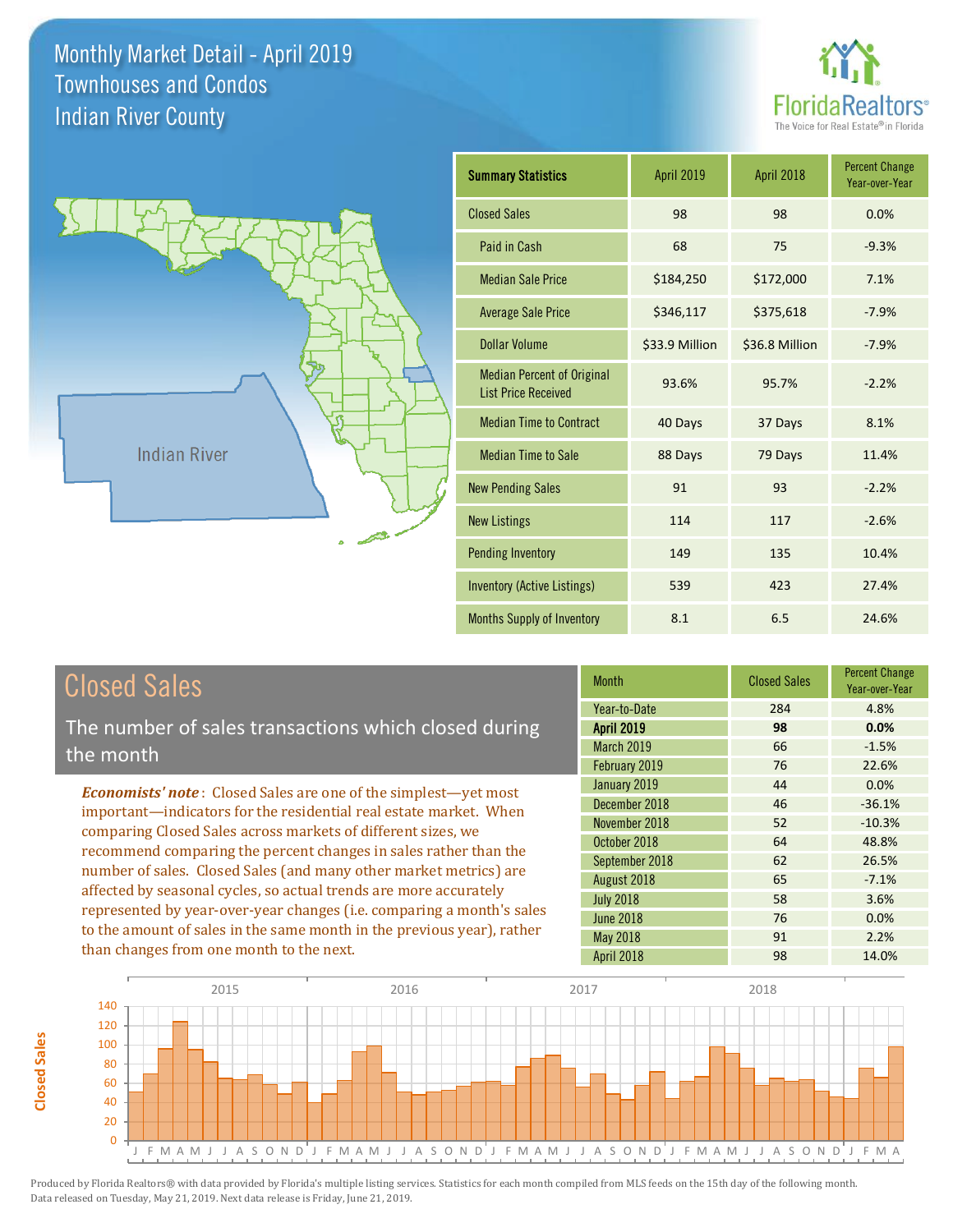this statistic should be interpreted with care.



56 0.0%

| Cash Sales                                                                     | <b>Month</b>      | <b>Cash Sales</b> | <b>Percent Change</b><br>Year-over-Year |
|--------------------------------------------------------------------------------|-------------------|-------------------|-----------------------------------------|
|                                                                                | Year-to-Date      | 203               | $-3.3%$                                 |
| The number of Closed Sales during the month in which                           | <b>April 2019</b> | 68                | $-9.3%$                                 |
| buyers exclusively paid in cash                                                | <b>March 2019</b> | 47                | $-4.1%$                                 |
|                                                                                | February 2019     | 57                | 26.7%                                   |
|                                                                                | January 2019      | 31                | $-24.4%$                                |
|                                                                                | December 2018     | 31                | $-41.5%$                                |
| <b>Economists' note:</b> Cash Sales can be a useful indicator of the extent to | November 2018     | 36                | 9.1%                                    |
| which investors are participating in the market. Why? Investors are            | October 2018      | 33                | 17.9%                                   |
| far more likely to have the funds to purchase a home available up front,       | September 2018    | 36                | $-2.7%$                                 |
| whereas the typical homebuyer requires a mortgage or some other                | August 2018       | 38                | $-32.1%$                                |
| form of financing. There are, of course, many possible exceptions, so          | <b>July 2018</b>  | 43                | 4.9%                                    |

J F M A M J J A S O N D J F M A M J J A S O N D J F M A M J J A S O N D J F M A M J J A S O N D J F M A 0 20 40 60 80 100 120 2015 2016 2017 2018

## Cash Sales as a Percentage of Closed Sales

The percentage of Closed Sales during the month which were Cash Sales

*Economists' note* : This statistic is simply another way of viewing Cash Sales. The remaining percentages of Closed Sales (i.e. those not paid fully in cash) each month involved some sort of financing, such as mortgages, owner/seller financing, assumed loans, etc.

| <b>Month</b>      | <b>Percent of Closed</b><br>Sales Paid in Cash | <b>Percent Change</b><br>Year-over-Year |
|-------------------|------------------------------------------------|-----------------------------------------|
| Year-to-Date      | 71.5%                                          | $-7.7%$                                 |
| <b>April 2019</b> | 69.4%                                          | $-9.3%$                                 |
| <b>March 2019</b> | 71.2%                                          | $-2.6%$                                 |
| February 2019     | 75.0%                                          | 3.3%                                    |
| January 2019      | 70.5%                                          | $-24.4%$                                |
| December 2018     | 67.4%                                          | $-8.4%$                                 |
| November 2018     | 69.2%                                          | 21.6%                                   |
| October 2018      | 51.6%                                          | $-20.7%$                                |
| September 2018    | 58.1%                                          | $-23.0%$                                |
| August 2018       | 58.5%                                          | $-26.9%$                                |
| <b>July 2018</b>  | 74.1%                                          | 1.2%                                    |
| <b>June 2018</b>  | 73.7%                                          | 0.0%                                    |
| May 2018          | 70.3%                                          | $-5.3%$                                 |
| <b>April 2018</b> | 76.5%                                          | $-3.3%$                                 |

April 2018 75 10.3%

May 2018 64 -3.0%

June 2018

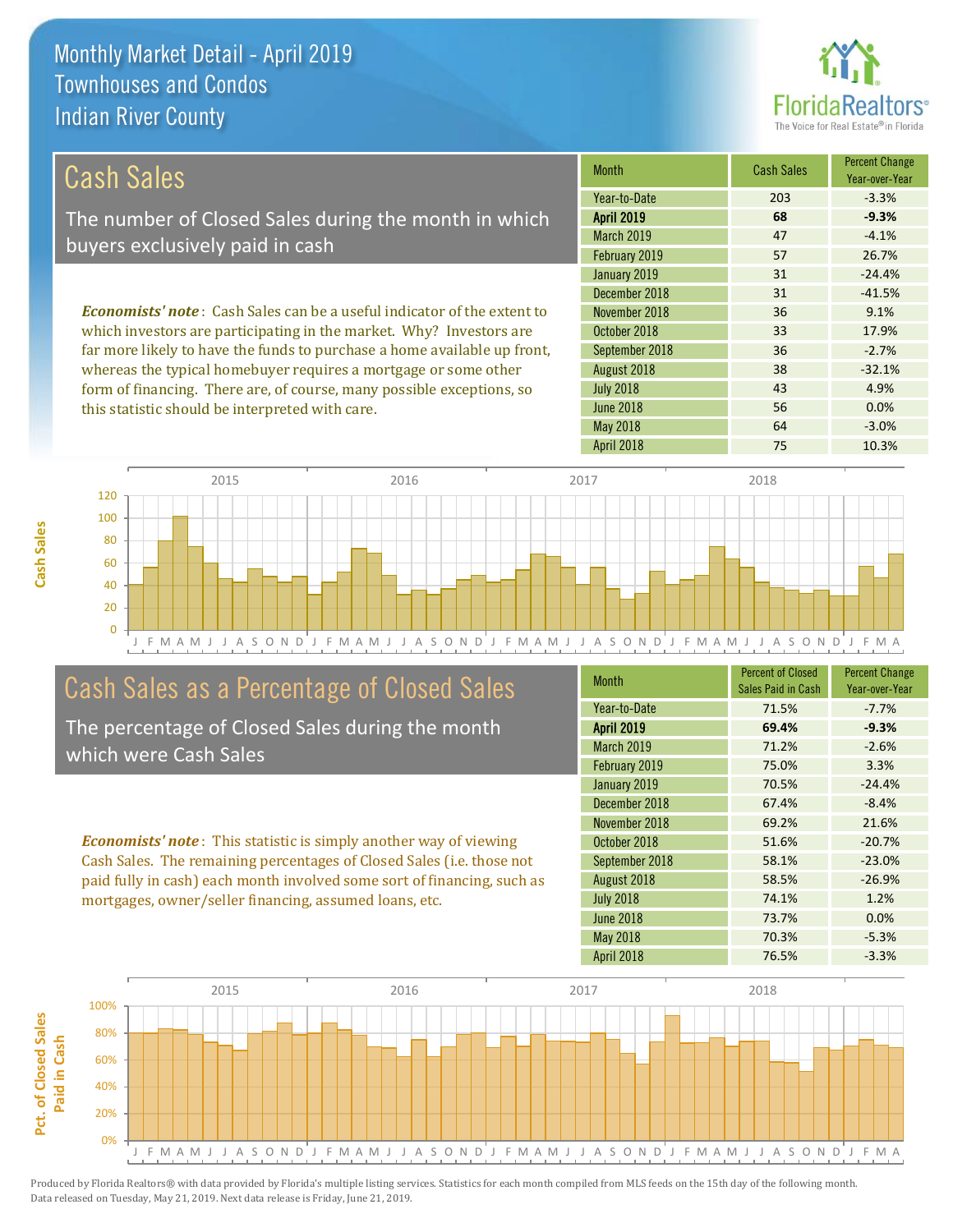

## Median Sale Price

The median sale price reported for the month (i.e. 50% of sales were above and 50% of sales were below)

*Economists' note* : Median Sale Price is our preferred summary statistic for price activity because, unlike Average Sale Price, Median Sale Price is not sensitive to high sale prices for small numbers of homes that may not be characteristic of the market area. Keep in mind that median price trends over time are not always solely caused by changes in the general value of local real estate. Median sale price only reflects the values of the homes that *sold* each month, and the mix of the types of homes that sell can change over time.

| <b>Month</b>      | <b>Median Sale Price</b> | <b>Percent Change</b><br>Year-over-Year |
|-------------------|--------------------------|-----------------------------------------|
| Year-to-Date      | \$165,000                | 17.9%                                   |
| <b>April 2019</b> | \$184,250                | 7.1%                                    |
| <b>March 2019</b> | \$175,000                | 34.6%                                   |
| February 2019     | \$143,750                | 10.6%                                   |
| January 2019      | \$143,500                | 12.5%                                   |
| December 2018     | \$152,500                | 10.1%                                   |
| November 2018     | \$166,000                | 21.2%                                   |
| October 2018      | \$158,000                | 12.9%                                   |
| September 2018    | \$142,250                | 9.4%                                    |
| August 2018       | \$152,000                | 19.0%                                   |
| <b>July 2018</b>  | \$146,500                | 8.5%                                    |
| <b>June 2018</b>  | \$168,000                | 22.6%                                   |
| May 2018          | \$140,000                | $-3.4%$                                 |
| April 2018        | \$172,000                | $-5.9%$                                 |



### Average Sale Price

The average sale price reported for the month (i.e. total sales in dollars divided by the number of sales)

*Economists' note* : Usually, we prefer Median Sale Price over Average Sale Price as a summary statistic for home prices. However, Average Sale Price does have its uses—particularly when it is analyzed alongside the Median Sale Price. For one, the relative difference between the two statistics can provide some insight into the market for higher-end homes in an area.

| <b>Month</b>      | <b>Average Sale Price</b> | <b>Percent Change</b><br>Year-over-Year |
|-------------------|---------------------------|-----------------------------------------|
| Year-to-Date      | \$300,936                 | 8.7%                                    |
| <b>April 2019</b> | \$346,117                 | $-7.9%$                                 |
| March 2019        | \$309,866                 | 64.1%                                   |
| February 2019     | \$217,632                 | $-9.8%$                                 |
| January 2019      | \$330,802                 | 36.9%                                   |
| December 2018     | \$220,007                 | 17.5%                                   |
| November 2018     | \$334,248                 | 57.8%                                   |
| October 2018      | \$290,472                 | 35.1%                                   |
| September 2018    | \$208,052                 | $-26.8%$                                |
| August 2018       | \$233,925                 | 6.4%                                    |
| <b>July 2018</b>  | \$220,949                 | 23.7%                                   |
| <b>June 2018</b>  | \$269,971                 | 9.5%                                    |
| <b>May 2018</b>   | \$206,948                 | $-15.5%$                                |
| April 2018        | \$375,618                 | 24.3%                                   |



Produced by Florida Realtors® with data provided by Florida's multiple listing services. Statistics for each month compiled from MLS feeds on the 15th day of the following month. Data released on Tuesday, May 21, 2019. Next data release is Friday, June 21, 2019.

**Average Sale Price**

Average Sale Price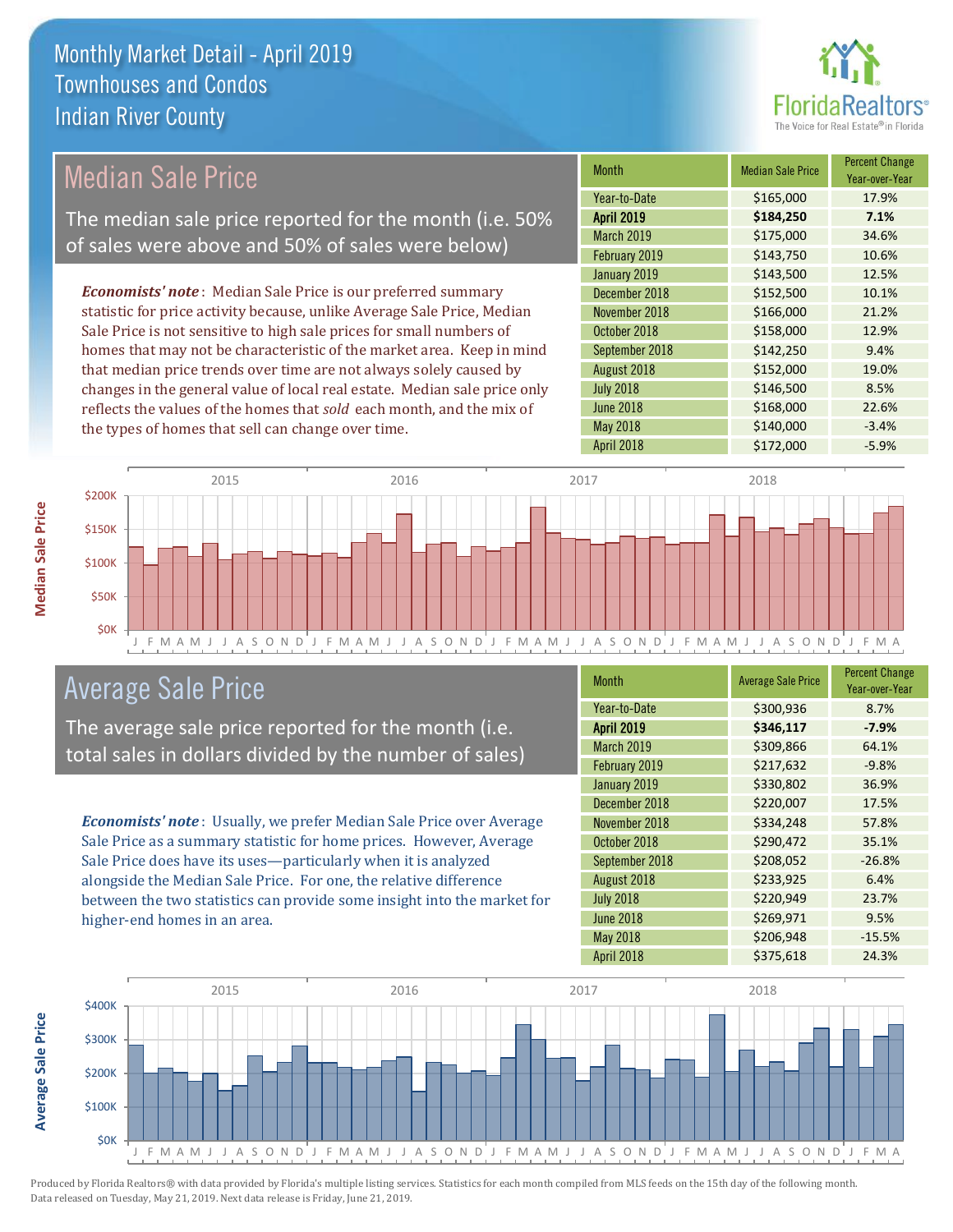

#### Dollar Volume

The sum of the sale prices for all sales which closed during the month

*Economists' note* : Dollar Volume is simply the sum of all sale prices in a given time period, and can quickly be calculated by multiplying Closed Sales by Average Sale Price. It is a strong indicator of the health of the real estate industry in a market, and is of particular interest to real estate professionals, investors, analysts, and government agencies. Potential home sellers and home buyers, on the other hand, will likely be better served by paying attention to trends in the two components of Dollar Volume (i.e. sales and prices) individually.

| Month             | Dollar Volume  | <b>Percent Change</b><br>Year-over-Year |
|-------------------|----------------|-----------------------------------------|
| Year-to-Date      | \$85.5 Million | 13.9%                                   |
| <b>April 2019</b> | \$33.9 Million | $-7.9%$                                 |
| March 2019        | \$20.5 Million | 61.6%                                   |
| February 2019     | \$16.5 Million | 10.6%                                   |
| January 2019      | \$14.6 Million | 36.9%                                   |
| December 2018     | \$10.1 Million | $-24.9%$                                |
| November 2018     | \$17.4 Million | 41.5%                                   |
| October 2018      | \$18.6 Million | 101.1%                                  |
| September 2018    | \$12.9 Million | $-7.4%$                                 |
| August 2018       | \$15.2 Million | $-1.2%$                                 |
| <b>July 2018</b>  | \$12.8 Million | 28.1%                                   |
| <b>June 2018</b>  | \$20.5 Million | 9.5%                                    |
| <b>May 2018</b>   | \$18.8 Million | $-13.6%$                                |
| April 2018        | \$36.8 Million | 41.6%                                   |



## Median Percent of Original List Price Received

The median of the sale price (as a percentage of the original list price) across all properties selling during the month

*Economists' note* : The Median Percent of Original List Price Received is useful as an indicator of market recovery, since it typically rises as buyers realize that the market may be moving away from them and they need to match the selling price (or better it) in order to get a contract on the house. This is usually the last measure to indicate a market has shifted from down to up, so it is what we would call a *lagging* indicator.

| <b>Month</b>      | Med. Pct. of Orig.<br><b>List Price Received</b> | <b>Percent Change</b><br>Year-over-Year |
|-------------------|--------------------------------------------------|-----------------------------------------|
| Year-to-Date      | 93.8%                                            | $-1.5%$                                 |
| <b>April 2019</b> | 93.6%                                            | $-2.2%$                                 |
| March 2019        | 93.2%                                            | $-1.9%$                                 |
| February 2019     | 93.9%                                            | 0.0%                                    |
| January 2019      | 94.9%                                            | $-0.3%$                                 |
| December 2018     | 93.1%                                            | $-2.9%$                                 |
| November 2018     | 94.4%                                            | $-0.2%$                                 |
| October 2018      | 94.3%                                            | $-0.9%$                                 |
| September 2018    | 93.8%                                            | 1.6%                                    |
| August 2018       | 94.5%                                            | $-0.3%$                                 |
| <b>July 2018</b>  | 93.7%                                            | $-1.4%$                                 |
| <b>June 2018</b>  | 93.4%                                            | 0.6%                                    |
| <b>May 2018</b>   | 95.4%                                            | 1.9%                                    |
| <b>April 2018</b> | 95.7%                                            | 2.1%                                    |

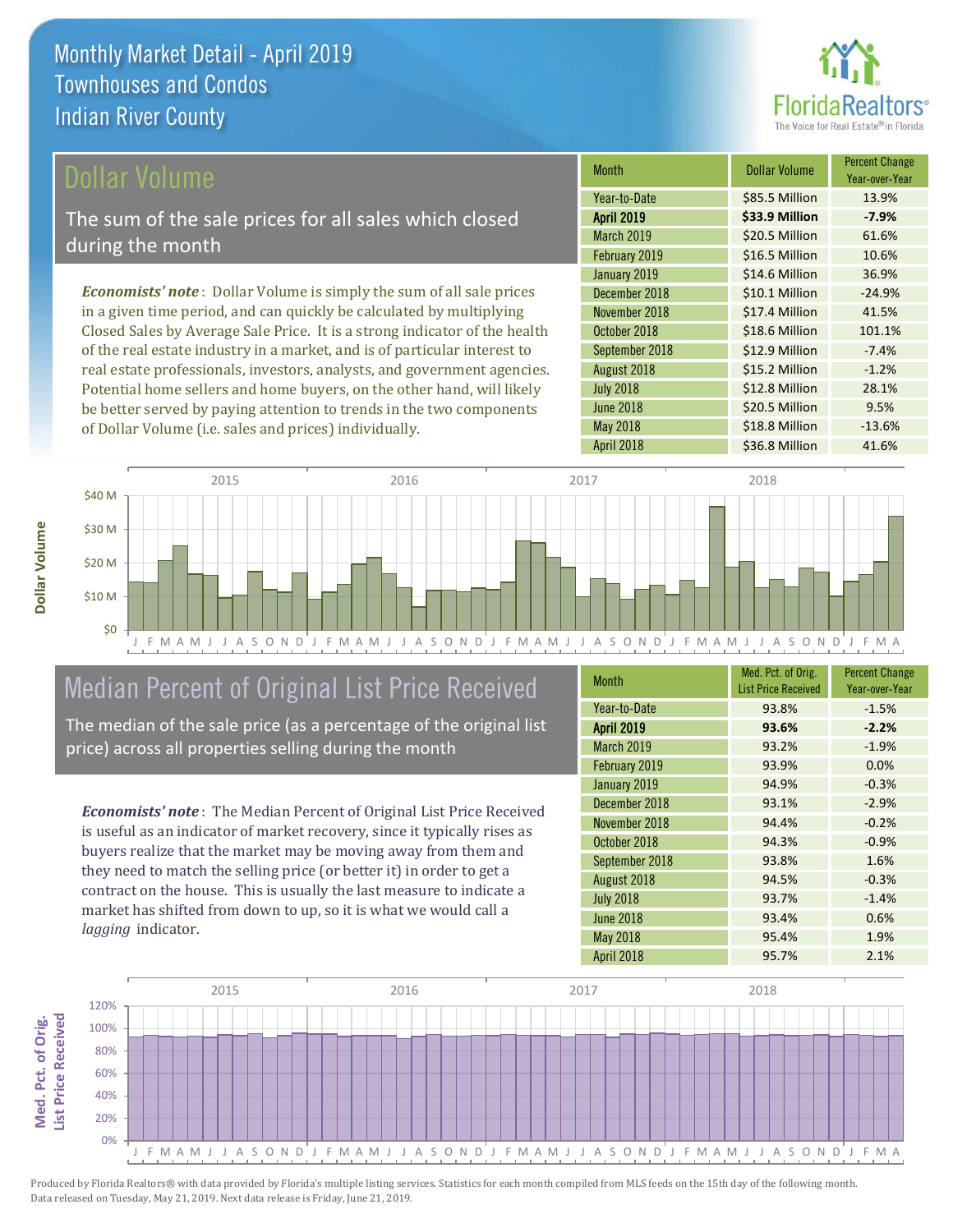

# Median Time to Contract

The median number of days between the listing date and contract date for all Closed Sales during the month

*Economists' note* : Like Time to Sale, Time to Contract is a measure of the length of the home selling process calculated for sales which closed during the month. The difference is that Time to Contract measures the number of days between the initial listing of a property and the signing of the contract which eventually led to the closing of the sale. When the gap between Median Time to Contract and Median Time to Sale grows, it is usually a sign of longer closing times and/or declining numbers of cash sales.

| <b>Month</b>      | Median Time to<br>Contract | <b>Percent Change</b><br>Year-over-Year |
|-------------------|----------------------------|-----------------------------------------|
| Year-to-Date      | 56 Days                    | 33.3%                                   |
| <b>April 2019</b> | 40 Days                    | 8.1%                                    |
| March 2019        | 67 Days                    | 63.4%                                   |
| February 2019     | 79 Days                    | 79.5%                                   |
| January 2019      | 58 Days                    | 7.4%                                    |
| December 2018     | 52 Days                    | 13.0%                                   |
| November 2018     | 68 Days                    | $-15.0%$                                |
| October 2018      | 93 Days                    | 102.2%                                  |
| September 2018    | 41 Days                    | $-48.8%$                                |
| August 2018       | 60 Days                    | 50.0%                                   |
| <b>July 2018</b>  | 86 Days                    | 87.0%                                   |
| <b>June 2018</b>  | 38 Days                    | $-28.3%$                                |
| May 2018          | 38 Days                    | $-26.9%$                                |
| April 2018        | 37 Days                    | $-49.3%$                                |



### Median Time to Sale

**Median Time to** 

**Median Time to** 

The median number of days between the listing date and closing date for all Closed Sales during the month

*Economists' note* : Time to Sale is a measure of the length of the home selling process, calculated as the number of days between the initial listing of a property and the closing of the sale. *Median* Time to Sale is the amount of time the "middle" property selling this month was on the market. That is, 50% of homes selling this month took *less* time to sell, and 50% of homes took *more* time to sell. Median Time to Sale gives a more accurate picture than Average Time to Sale, which can be skewed upward by small numbers of properties taking an abnormally long time to sell.

| <b>Month</b>      | <b>Median Time to Sale</b> | <b>Percent Change</b><br>Year-over-Year |
|-------------------|----------------------------|-----------------------------------------|
| Year-to-Date      | 98 Days                    | 22.5%                                   |
| <b>April 2019</b> | 88 Days                    | 11.4%                                   |
| March 2019        | 101 Days                   | 31.2%                                   |
| February 2019     | 101 Days                   | 27.8%                                   |
| January 2019      | 95 Days                    | 0.0%                                    |
| December 2018     | 89 Days                    | 9.9%                                    |
| November 2018     | 115 Days                   | 1.8%                                    |
| October 2018      | 128 Days                   | 25.5%                                   |
| September 2018    | 81 Days                    | $-32.5%$                                |
| August 2018       | 108 Days                   | 31.7%                                   |
| <b>July 2018</b>  | 122 Days                   | 5.2%                                    |
| <b>June 2018</b>  | 81 Days                    | $-22.1%$                                |
| May 2018          | 82 Days                    | $-10.9%$                                |
| April 2018        | 79 Days                    | $-24.0%$                                |

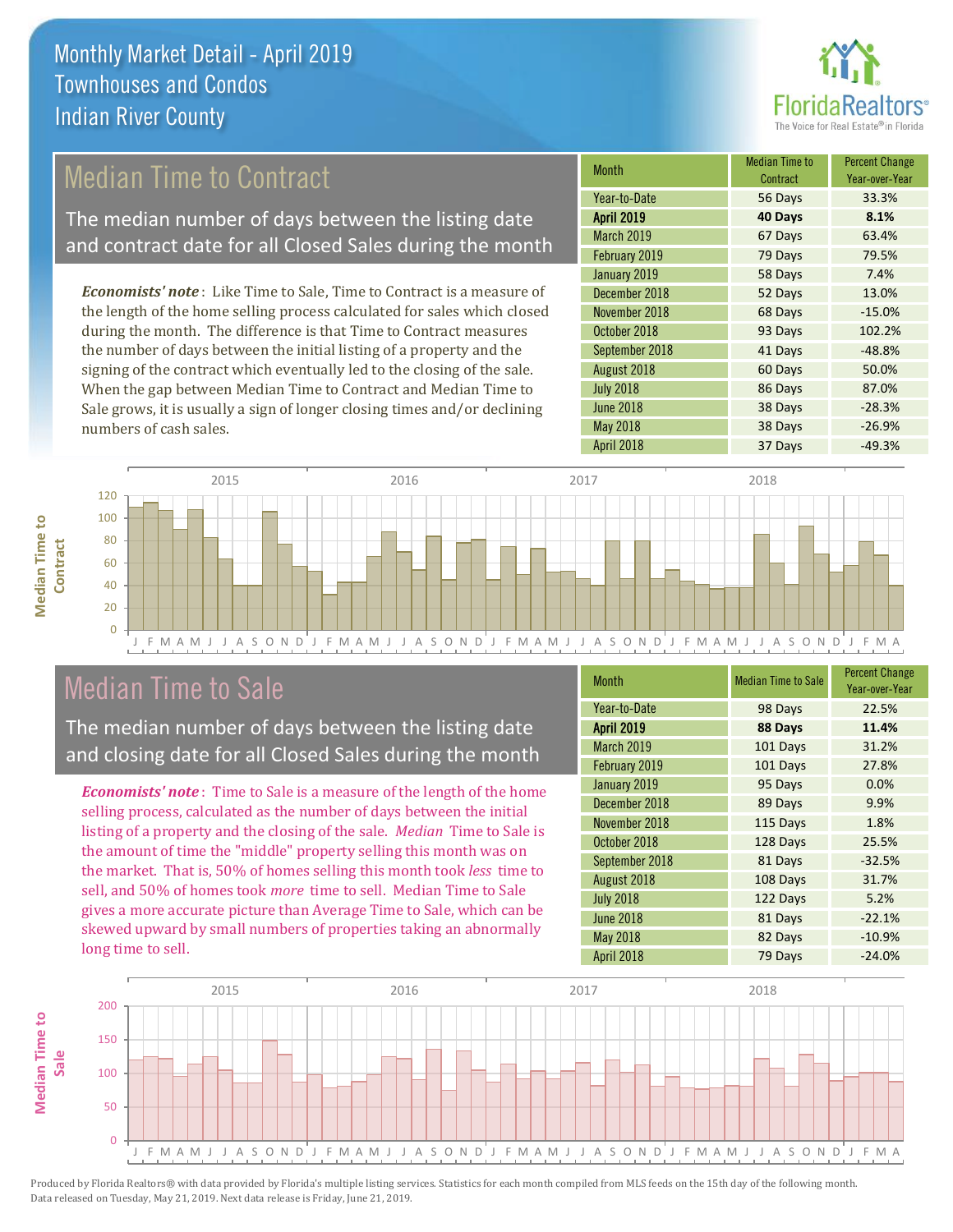distressed properties for sale.



| New Pending Sales                                                              | <b>Month</b>      | <b>New Pending Sales</b> | <b>Percent Change</b><br>Year-over-Year |
|--------------------------------------------------------------------------------|-------------------|--------------------------|-----------------------------------------|
|                                                                                | Year-to-Date      | 350                      | $-4.9%$                                 |
| The number of listed properties that went under                                | <b>April 2019</b> | 91                       | $-2.2%$                                 |
| contract during the month                                                      | <b>March 2019</b> | 96                       | $-6.8%$                                 |
|                                                                                | February 2019     | 78                       | $-12.4%$                                |
|                                                                                | January 2019      | 85                       | 2.4%                                    |
| <b>Economists' note</b> : Because of the typical length of time it takes for a | December 2018     | 48                       | 2.1%                                    |
| sale to close, economists consider Pending Sales to be a decent                | November 2018     | 58                       | $-17.1%$                                |
| indicator of potential future Closed Sales. It is important to bear in         | October 2018      | 45                       | $-16.7%$                                |
| mind, however, that not all Pending Sales will be closed successfully.         | September 2018    | 49                       | 40.0%                                   |
| So, the effectiveness of Pending Sales as a future indicator of Closed         | August 2018       | 80                       | 19.4%                                   |
| Sales is susceptible to changes in market conditions such as the               | <b>July 2018</b>  | 59                       | $-11.9%$                                |



# New Listings

The number of properties put onto the market during the month

availability of financing for homebuyers and the inventory of

*Economists' note* : New Listings tend to rise in delayed response to increasing prices, so they are often seen as a lagging indicator of market health. As prices rise, potential sellers raise their estimations of value—and in the most recent cycle, rising prices have freed up many potential sellers who were previously underwater on their mortgages. Note that in our calculations, we take care to not include properties that were recently taken off the market and quickly relisted, since these are not really *new* listings.

| <b>Month</b>      | <b>New Listings</b> | <b>Percent Change</b><br>Year-over-Year |
|-------------------|---------------------|-----------------------------------------|
| Year-to-Date      | 531                 | 3.1%                                    |
| <b>April 2019</b> | 114                 | $-2.6%$                                 |
| <b>March 2019</b> | 137                 | 7.0%                                    |
| February 2019     | 125                 | $-13.2%$                                |
| January 2019      | 155                 | 23.0%                                   |
| December 2018     | 73                  | 7.4%                                    |
| November 2018     | 110                 | 39.2%                                   |
| October 2018      | 103                 | 9.6%                                    |
| September 2018    | 71                  | 54.3%                                   |
| August 2018       | 104                 | 46.5%                                   |
| <b>July 2018</b>  | 65                  | 16.1%                                   |
| <b>June 2018</b>  | 70                  | $-16.7%$                                |
| <b>May 2018</b>   | 75                  | $-15.7%$                                |
| April 2018        | 117                 | 28.6%                                   |

June 2018 **67** -2.9% May 2018 79 79 17.9%



Produced by Florida Realtors® with data provided by Florida's multiple listing services. Statistics for each month compiled from MLS feeds on the 15th day of the following month. Data released on Tuesday, May 21, 2019. Next data release is Friday, June 21, 2019.

**New Listings**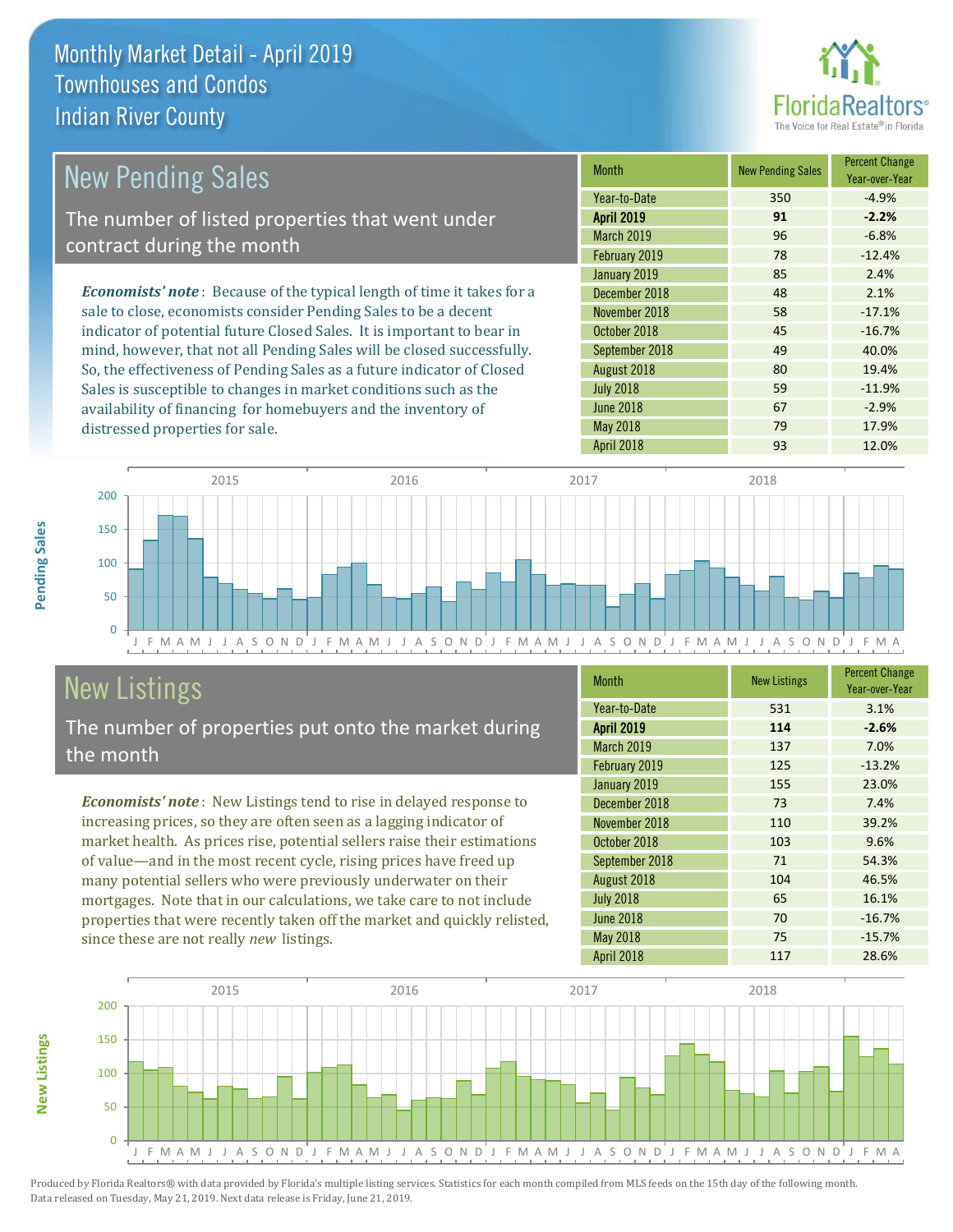

# *Economists' note* : There are a number of ways to define and calculate Inventory (Active Listings) The number of property listings active at the end of the month

Inventory. Our method is to simply count the number of active listings on the last day of the month, and hold this number to compare with the same month the following year. Inventory rises when New Listings are outpacing the number of listings that go off-market (regardless of whether they actually sell). Likewise, it falls when New Listings aren't keeping up with the rate at which homes are going off-market.

| <b>Month</b>             | Inventory | <b>Percent Change</b><br>Year-over-Year |
|--------------------------|-----------|-----------------------------------------|
| <b>YTD (Monthly Avg)</b> | 527       | 29.5%                                   |
| <b>April 2019</b>        | 539       | 27.4%                                   |
| March 2019               | 530       | 27.7%                                   |
| February 2019            | 537       | 27.6%                                   |
| January 2019             | 501       | 35.8%                                   |
| December 2018            | 443       | 35.9%                                   |
| November 2018            | 453       | 44.7%                                   |
| October 2018             | 418       | 20.5%                                   |
| September 2018           | 365       | 15.9%                                   |
| August 2018              | 367       | 16.9%                                   |
| <b>July 2018</b>         | 351       | 7.7%                                    |
| <b>June 2018</b>         | 360       | 0.6%                                    |
| May 2018                 | 407       | 11.2%                                   |
| April 2018               | 423       | 19.8%                                   |



# Months Supply of Inventory

An estimate of the number of months it will take to deplete the current Inventory given recent sales rates

*Economists' note* : MSI is a useful indicator of market conditions. The benchmark for a balanced market (favoring neither buyer nor seller) is 5.5 months of inventory. Anything higher is traditionally a buyers' market, and anything lower is a sellers' market. There is no single accepted way of calculating MSI. A common method is to divide current Inventory by the most recent month's Closed Sales count, but this count is a usually poor predictor of future Closed Sales due to seasonal cycles. To eliminate seasonal effects, we use the 12-month average of monthly Closed Sales instead.

| <b>Month</b>             | <b>Months Supply</b> | <b>Percent Change</b><br>Year-over-Year |
|--------------------------|----------------------|-----------------------------------------|
| <b>YTD (Monthly Avg)</b> | 8.0                  | 27.0%                                   |
| <b>April 2019</b>        | 8.1                  | 24.6%                                   |
| March 2019               | 8.0                  | 23.1%                                   |
| February 2019            | 8.1                  | 24.6%                                   |
| January 2019             | 7.7                  | 35.1%                                   |
| December 2018            | 6.8                  | 38.8%                                   |
| November 2018            | 6.7                  | 39.6%                                   |
| October 2018             | 6.1                  | 15.1%                                   |
| September 2018           | 5.5                  | 14.6%                                   |
| August 2018              | 5.6                  | 19.1%                                   |
| <b>July 2018</b>         | 5.3                  | 3.9%                                    |
| <b>June 2018</b>         | 5.5                  | $-1.8%$                                 |
| May 2018                 | 6.2                  | 8.8%                                    |
| <b>April 2018</b>        | 6.5                  | 18.2%                                   |

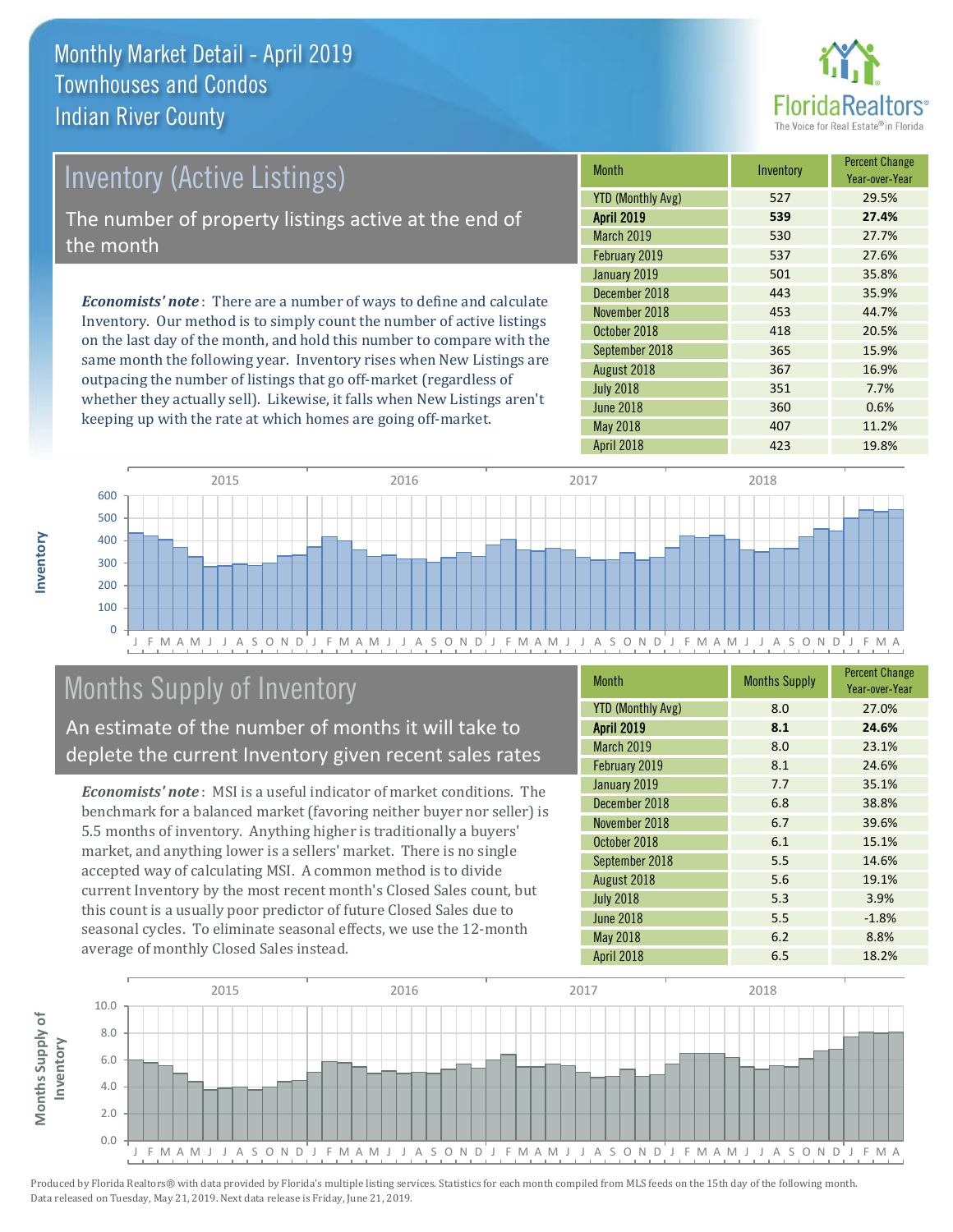

# Closed Sales by Sale Price

The number of sales transactions which closed during the month

*Economists' note:* Closed Sales are one of the simplest—yet most important—indicators for the residential real estate market. When comparing Closed Sales across markets of different sizes, we recommend comparing the percent changes in sales rather than the number of sales. Closed Sales (and many other market metrics) are affected by seasonal cycles, so actual trends are more accurately represented by year-over-year changes (i.e. comparing a month's sales to the amount of sales in the same month in the previous year), rather than changes from one month to the next.

| <b>Sale Price</b>     | <b>Closed Sales</b> | <b>Percent Change</b><br>Year-over-Year |
|-----------------------|---------------------|-----------------------------------------|
| Less than \$50,000    | 0                   | $-100.0%$                               |
| \$50,000 - \$99,999   | 15                  | $-6.3%$                                 |
| $$100,000 - $149,999$ | 25                  | 4.2%                                    |
| $$150,000 - $199,999$ | 12                  | 20.0%                                   |
| \$200,000 - \$249,999 | 6                   | $-40.0%$                                |
| \$250,000 - \$299,999 | $\overline{4}$      | $-20.0%$                                |
| \$300,000 - \$399,999 | 7                   | 250.0%                                  |
| \$400,000 - \$599,999 | 10                  | 11.1%                                   |
| \$600,000 - \$999,999 | 14                  | 40.0%                                   |
| \$1,000,000 or more   | 5                   | $-37.5%$                                |



#### Median Time to Contract by Sale Price The median number of days between the listing date and contract date for all Closed Sales during the month

*Economists' note* : Like Time to Sale, Time to Contract is a measure of the length of the home selling process calculated for sales which closed during the month. The difference is that Time to Contract measures the number of days between the initial listing of a property and the signing of the contract which eventually led to the closing of the sale. When the gap between Median Time to Contract and Median Time to Sale grows, it is usually a sign of longer closing times and/or declining numbers of cash sales.

| <b>Sale Price</b>     | Median Time to<br>Contract | <b>Percent Change</b><br>Year-over-Year |
|-----------------------|----------------------------|-----------------------------------------|
| Less than \$50,000    | (No Sales)                 | N/A                                     |
| $$50,000 - $99,999$   | 33 Days                    | $-2.9%$                                 |
| $$100,000 - $149,999$ | 38 Days                    | 153.3%                                  |
| $$150,000 - $199,999$ | 23 Days                    | $-30.3%$                                |
| \$200,000 - \$249,999 | 45 Days                    | 60.7%                                   |
| \$250,000 - \$299,999 | 97 Days                    | 115.6%                                  |
| \$300,000 - \$399,999 | 41 Days                    | $-94.3%$                                |
| $$400,000 - $599,999$ | 183 Days                   | 408.3%                                  |
| \$600,000 - \$999,999 | 40 Days                    | $-55.1%$                                |
| \$1,000,000 or more   | 77 Days                    | $-58.4%$                                |



**Median Time to Contract**

**Median Time to Contract** 

**Closed Sales**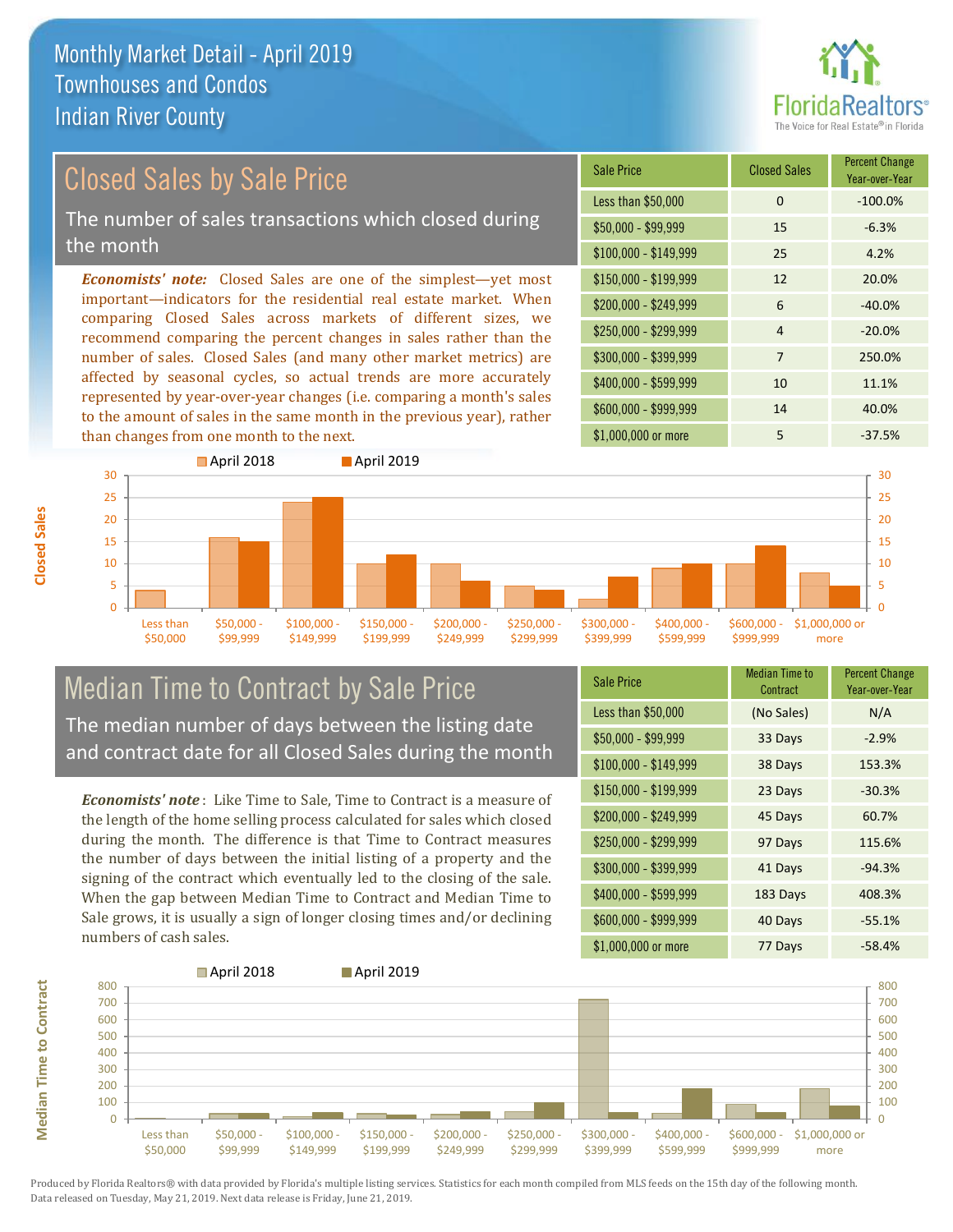

# New Listings by Initial Listing Price

The number of properties put onto the market during the month

*Economists' note:* New Listings tend to rise in delayed response to increasing prices, so they are often seen as a lagging indicator of market health. As prices rise, potential sellers raise their estimations of value—and in the most recent cycle, rising prices have freed up many potential sellers who were previously underwater on their mortgages. Note that in our calculations, we take care to not include properties that were recently taken off the market and quickly relisted, since these are not really *new* listings.

| <b>Initial Listing Price</b> | <b>New Listings</b> | <b>Percent Change</b><br>Year-over-Year |
|------------------------------|---------------------|-----------------------------------------|
| Less than \$50,000           | 0                   | N/A                                     |
| $$50,000 - $99,999$          | 29                  | 26.1%                                   |
| $$100,000 - $149,999$        | 30                  | $-16.7%$                                |
| \$150,000 - \$199,999        | 15                  | $-16.7%$                                |
| \$200,000 - \$249,999        | 5                   | $-54.5%$                                |
| \$250,000 - \$299,999        | 12                  | 50.0%                                   |
| \$300,000 - \$399,999        | 6                   | 50.0%                                   |
| \$400,000 - \$599,999        | 6                   | 0.0%                                    |
| \$600,000 - \$999,999        | 7                   | 16.7%                                   |
| \$1,000,000 or more          | 4                   | $-20.0%$                                |



### Inventory by Current Listing Price The number of property listings active at the end of the month

*Economists' note* : There are a number of ways to define and calculate Inventory. Our method is to simply count the number of active listings on the last day of the month, and hold this number to compare with the same month the following year. Inventory rises when New Listings are outpacing the number of listings that go off-market (regardless of whether they actually sell). Likewise, it falls when New Listings aren't keeping up with the rate at which homes are going off-market.

| <b>Current Listing Price</b> | Inventory | <b>Percent Change</b><br>Year-over-Year |
|------------------------------|-----------|-----------------------------------------|
| Less than \$50,000           | $\Omega$  | N/A                                     |
| $$50,000 - $99,999$          | 63        | 31.3%                                   |
| $$100,000 - $149,999$        | 77        | 11.6%                                   |
| $$150,000 - $199,999$        | 60        | 17.6%                                   |
| \$200,000 - \$249,999        | 22        | $-48.8%$                                |
| \$250,000 - \$299,999        | 54        | 54.3%                                   |
| \$300,000 - \$399,999        | 70        | 27.3%                                   |
| \$400,000 - \$599,999        | 69        | 15.0%                                   |
| \$600,000 - \$999,999        | 69        | 115.6%                                  |
| \$1,000,000 or more          | 55        | 83.3%                                   |



Produced by Florida Realtors® with data provided by Florida's multiple listing services. Statistics for each month compiled from MLS feeds on the 15th day of the following month. Data released on Tuesday, May 21, 2019. Next data release is Friday, June 21, 2019.

**Inventory**